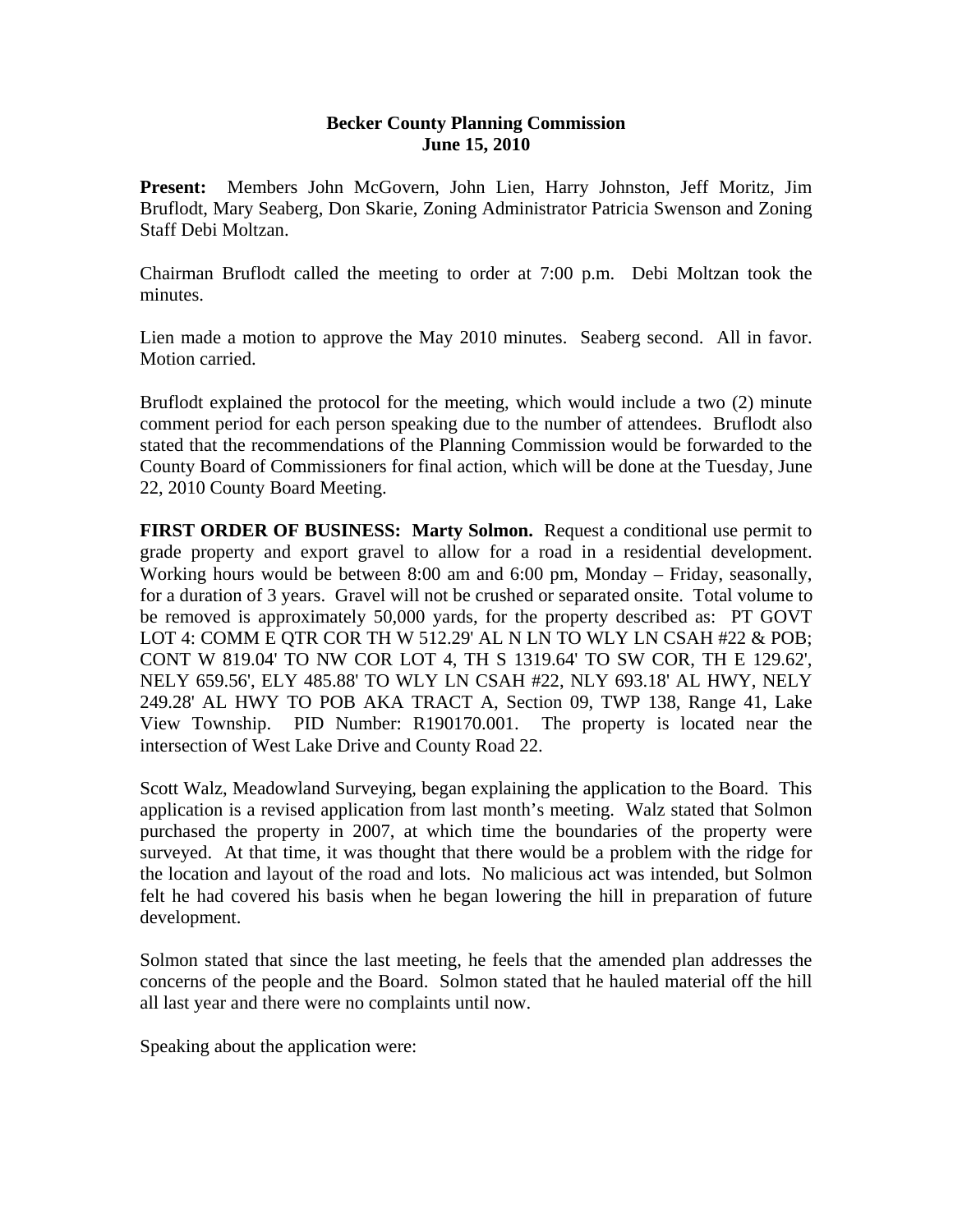Bette Larson – in opposision, felt that the changes in the application had not changed anything at all; the residents should not have to compromise to accommodate this; still has questions that need to be addressed and a vote should be delayed until a response is received from the Environmental Quality Board.

Gene Maluski – in opposition, just moving in to the area; has not seen elevations as to what is there now and what the final project will be; when will the project be done and who will monitor the project.

Gail Hahn, Lake View Township – TWP Supervisors met and aproved the revised proposal for a period of three (3) years.

Seaberg questioned why the Township changed their viewpoint. Hahn stated that they felt the revised plan addressed the concerns and that Solmon is a businessman that has not left anything undone in the past.

Matt Boeke – in opposition, this is an after the fact permit, why would this be any different from the retaining wall from last month? Solmon has done good work in the past but felt this was a bad business decision.

Bruflodt explained the difference in an after the fact permit for putting in a road in a nonshoreland area and an after the fact permit for a retaining wall within the shore impact zone and why they are looked at differently.

Dale Storey – in opposition, even if Solmon protects the trees, what will stop the person who buys the lot from removing the trees? He is against a three (3) year plan and feels a deadline of 12/31/2012 should be placed on the permit, if it is granted. No one complained last year because they felt it was part of development, but it has now turned into a gravel pit to be operated for five (5) years.

Larry Gustafson – in opposition, if he would have known he was going to have a gravel pit in his back yard, he would not have bought the property and felt he should have been made aware of this before he bought the property.

Bruflodt stated that no one knows who will be their neighbors and questioned Gustafson as to who he felt should have told him. Gustafson stated that it was probably his fault for not checking things our further.

Mary Solmon – in favor, they did have a permit to begin and felt that the permit they had was all they needed; they are trying to do things right; there is a lot in Chesterfield that was designated as access to this piece of property and they chose not to use it as the access to this property; their plan could have included more houses, but they do not want that many and there will not be a hole left to fill up with water.

Seaberg questioned if environmental studies had been done. Mary Solmon stated that plans were submitted and they were looked at.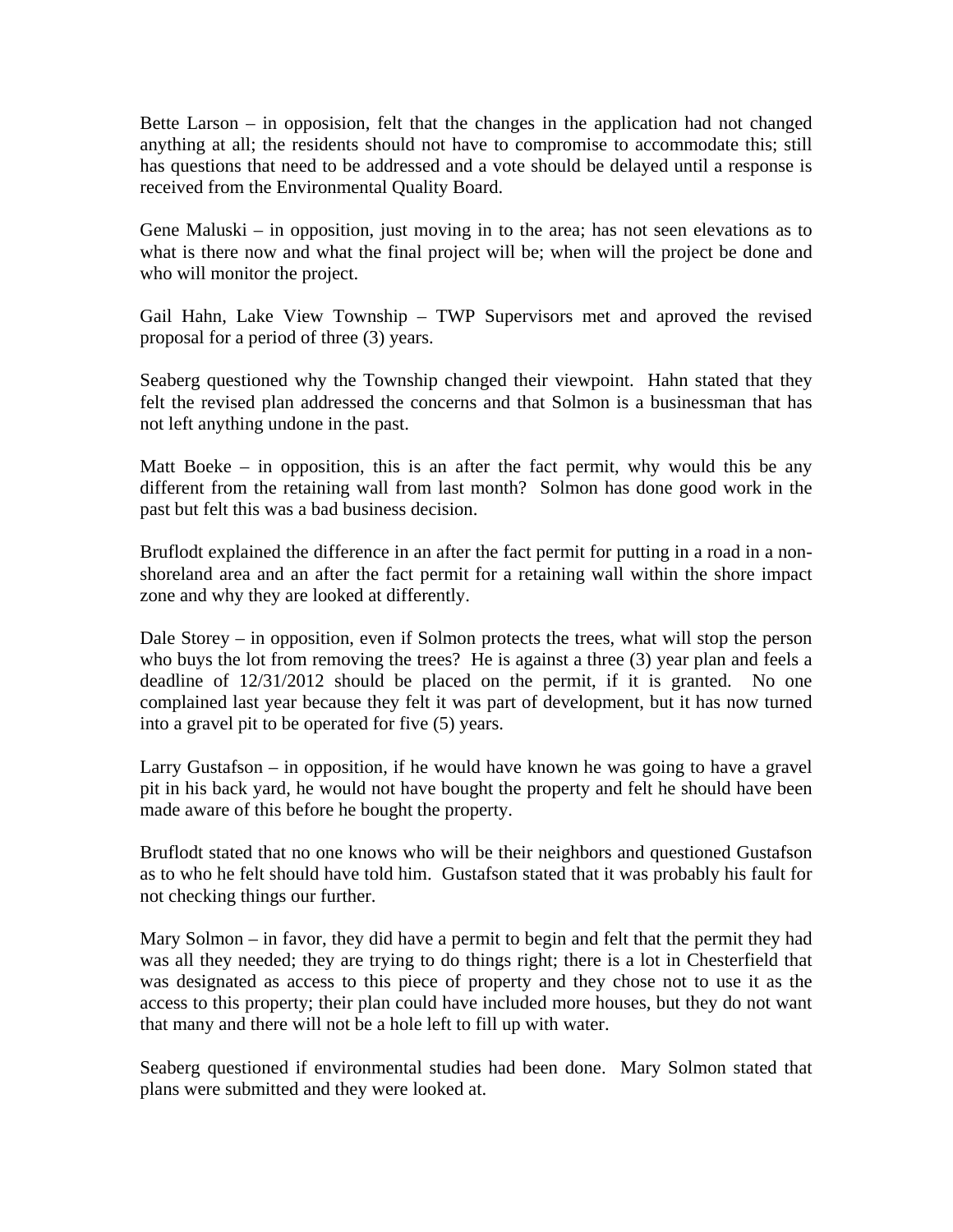Lynette Gedrose – in opposition, concerned about the noise, dust and trucks pulling out onto the blind curve.

Mike Hough – in favor, showed the Board a digitized image of what the existing elevation is and what the elevation would be when done with project; the ridge is being lowered, not a hole dug in the ground; after the excavation, no one will be able to tell that the hill was lowered; the sight line on the approach was improved and approved by the Becker County Highway Engineer.

Johnston questioned the safety of the trucks hauling. Hough stated that they hauled out during WE FEST last year and he was not uncomfortable hauling; signs will have to be put up to warn people and slow traffic down.

Wayne Leopold – in opposition, three  $(3)$  years is too long, should be limited to two  $(2)$ 45 day sessions for two (2) years taking the fill and stock piling off site.

Lorna Maluski – in opposition, witnessed a near accident last year between two (2) trucks, safety a concern.

Bruflodt asked Bette Larson if she had more questions. Larson stated that the questions she asked during her testimony were not answered. Bruflodt stated that if a Board member had a conflict with any application, they would excuse themselves from that portion of the meeting. Swenson explained that Solmon did begin construction of the road prior to permits, but did obtain a land alteration permit for a road. There was confusion over the process because the City of Detroit Lakes has the jurisdiction of the subdivision of land because of the two mile extraterritorial jurisdiction, but the County has the jurisdiction of the excavation and construction. There was no permit for a commercial gravel operation. Plans were submitted to the MPCA for the storm water permit which mitigates run off issues, but it is not an environmental study.

Written correspondence included letters from: Dan Labat, in opposition; Jeff Stowman, in opposition; June and Wayne Leopold, in opposition; and a petition in opposition to the application. At this time, testimony was closed and discussion was held.

Lien stated that he appreciated the changes in the plan, but has a problem with the three (3) year time period and felt that three (3) years was too long. Lien stated that an application for grading for a development is different from an application for a true gravel pit operation. Bruflodt stated that if he was in Solmon's shoes, he probably would be doing the same thing, but on the other hand he did not agree with the three (3) year time period; however, Solmon does have the right to develop his property.

Johnston stated that the request last month was for a mining operation. Johnston stated that the new request is for grading and exporting to prepare for development and would not have a problem with that if it was done by 12/31/2011.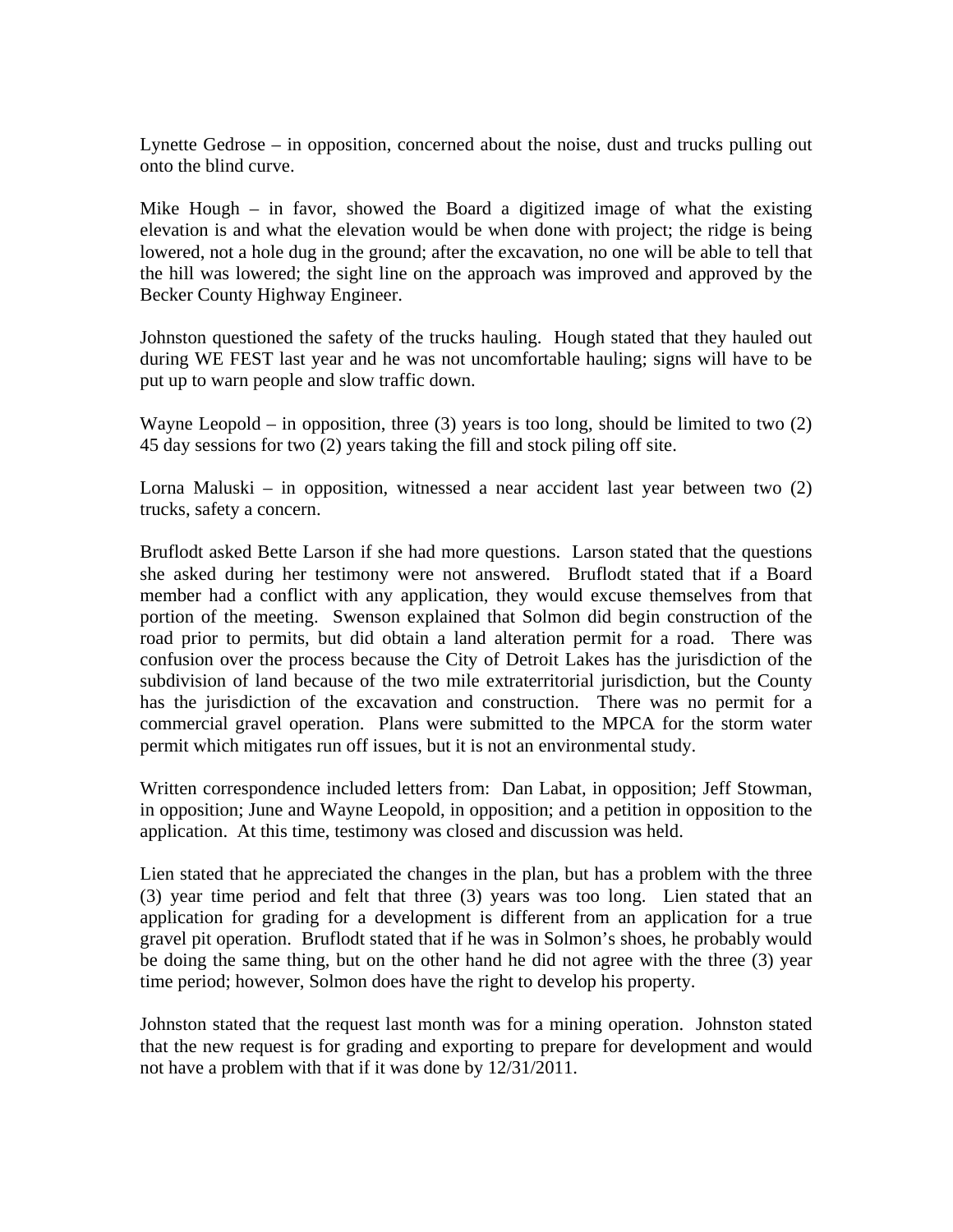Moritz stated he could support the application with a timeline of 12/2011. McGovern stated that 2012 was too long. Seaberg questioned what would happen if the EQB responded on the petition. Swenson stated that if there was a valid EAW petition, the EAW Review Committee would have to determine whether or not an EAW would have to be completed on the project. The EAW would halt the project. Moritz questioned what would happen to the project if the timeline was shorter. Solmon stated that they would have to level out what ever was left. Skarie felt that a 2012 deadline was reasonable.

**Motion:** Skarie made a motion to accept and approve the amended proposal to grade the property and export gravel to allow for a road into a residential development with working hours to be between 8:00 am and 6:00 p.m., Monday thru Friday, seasonally for a period ending 12/31/2012 based on the fact that it is for preparation of a development and not a gravel mining operation. McGovern second. All in favor. Motion carried.

**SECOND ORDER OF BUSINESS: Steve McCormick and Patrick Sweeney.** Request approval of a change of zone from agricultural to residential and approval of a preliminary plat to subdivide 13.77 acres into 4 tracts of land (173,850, 138,330, 148,396, 139,346 sq ft) for the property described as: GOVT LOT 2 E OF CSAH #37 LESS 8.2AC, LESS TRI IN SE COR., Section 19, TWP 142, Range 37, Forest Township. PID Numbers R120152000 and R120152001. The property is located at 36684 and 36602 Co Hwy 37 on the west side of Bad Medicine Lake.

McCormick and Sweeney explained the application to the Board. They would like to subidvide the property into four (4) tracts of land. Ulteig Engineering completed the survey and has submitted all the necessary paperwork.

No one spoke in favor of the application. No one spoke against the application. There was no written correspondence either for or against the application. At this time, testimony was closed and discussion was held.

Swenson stated that there was a question about the proposed easement serving more that two (2) tracts of land. Swenson stated that each tract of land does have proper road frontage on a public road. The proposed easement is for a common driveway to utilize an existing driveway/trail to avoid further impact to the wetlands. Lien felt that the application was straight forward and meets the criteria of the Ordinance.

**Motion:** Lien made a motion to approve the change of zone from agricultural to residential and approve a preliminary plat consisting of four lots based on the fact that it meets the criteria of the Zoning Ordinance. Johnston second. All in favor. Motion carried.

**THIRD ORDER OF BUSINESS: Ordinance Revisions, amending Chapter 3, Section 7, Subp. A; chapter 3, Section 7, Subp. B and Chapter 5, Section 2, Subp. C.**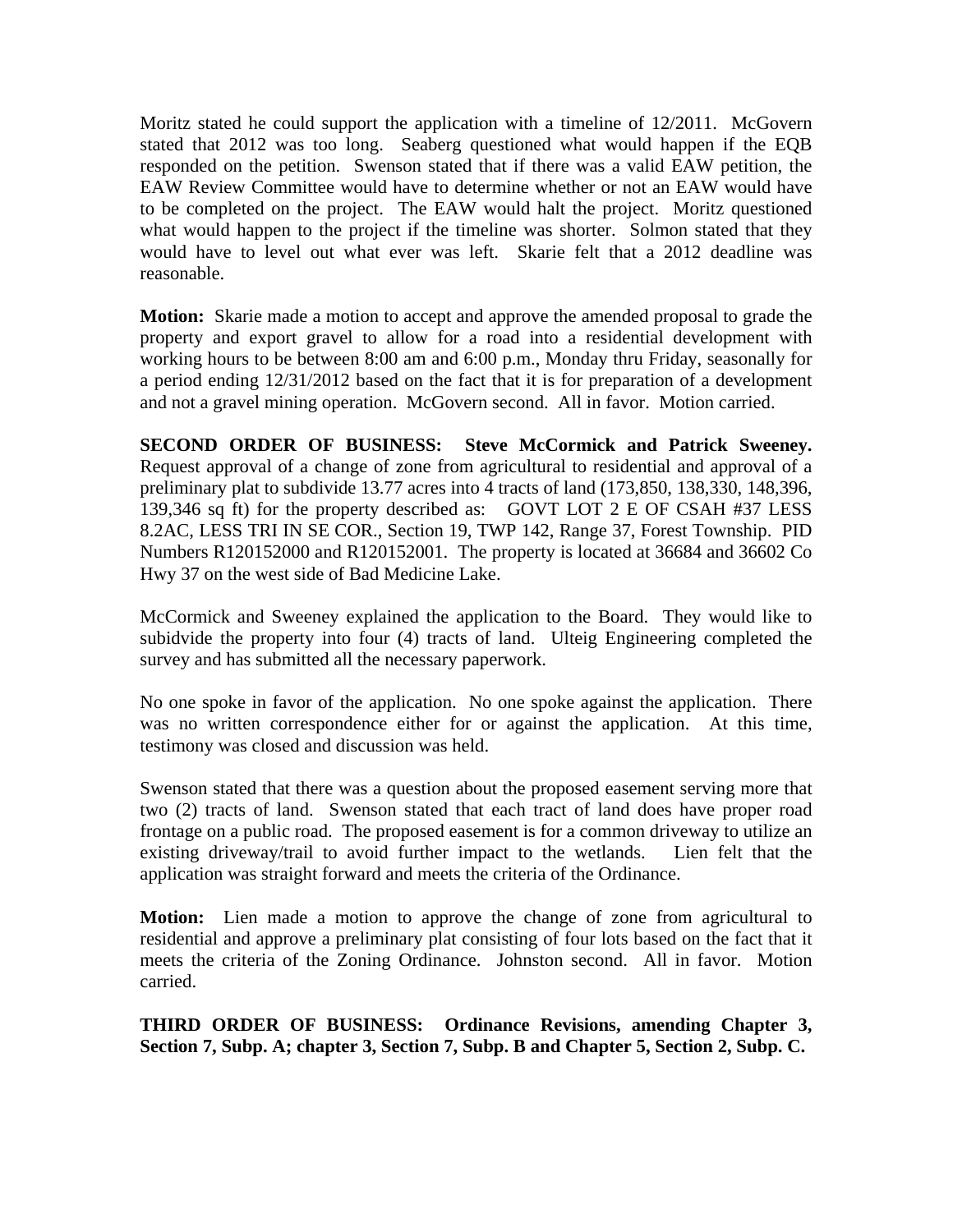Swenson explained the need for this amendment. When the definition of a structure was changed to include sidewalks, driveway, etc., there have been situations that people have used this to try to get closer to the lake by using the string line between a house and a sidewalk, rather than the original intent to use the string line to move structures further from the lake, but not impeding peoples line of site. The revisions are more for clarificaiton than changing how things are done. Further review of the Ordinance also shows that the revision in Chapter 3, Section 7, Subp. A would also have to carry over to Chapter 7, Section 20 Subp. B.

Jim Kaiser asked questions regarding more explanation and clarification on each revision. Swenson then explained each revision in more detail.

No one spoke in favor of the amendments. No one spoke against the amendments. There was no written correspondence either for or against the amendments. At this time, testimony was closed and discussion held.

Johnston stated that these revisions are what the Board of Adjustments has wanted for a long time and it would clarify things.

**Motion:** Mortiz made a motion to approve the amendments as presented, with the addition to Chapter 7, Section 20, Subp. B, based on the fact that the revisions would clarify the present language in the Ordinance. Seaberg second. All in favor. Motion carried.

## **FOURTH ORDER OF BUSINESS: Recreational Review Process.**

Swenson stated that the County is in the process of developing a recreational plan. With the development of this plan, there needs to be a review process. The Steering Committee felt that it should be brought to the Planning Commission for their imput because of the similarities between the procedures and decision making for conditional use permits and the land use associated with the Rec Plan. The Rec Plan application would have to go through all the environmental review processes prior to being brought before the Planning Commission. Swenson stated that the current Boards (Park, Natural Resources, etc) cannot handle this at the present time because they are in the process of being reorganized.

Bruflodt feldt that the Planning Commission already has the infrastructure to handle the applications and it would be a natural fit. Moritz stated that the Zoning Office has done a wonderful job by reducing the work load of the Planning Commission and felt that the Planning Commission would be a natural fit and if it did not work out, other options could be explored at that time. Lien and McGovern felt it was a good and natural fit for the Planning Commission. Johnston also felt is was a good fit and also stated that the Planning Commission's work load has been reduced. Skarie agreed and felt it would be difficult for a new Board to be established.